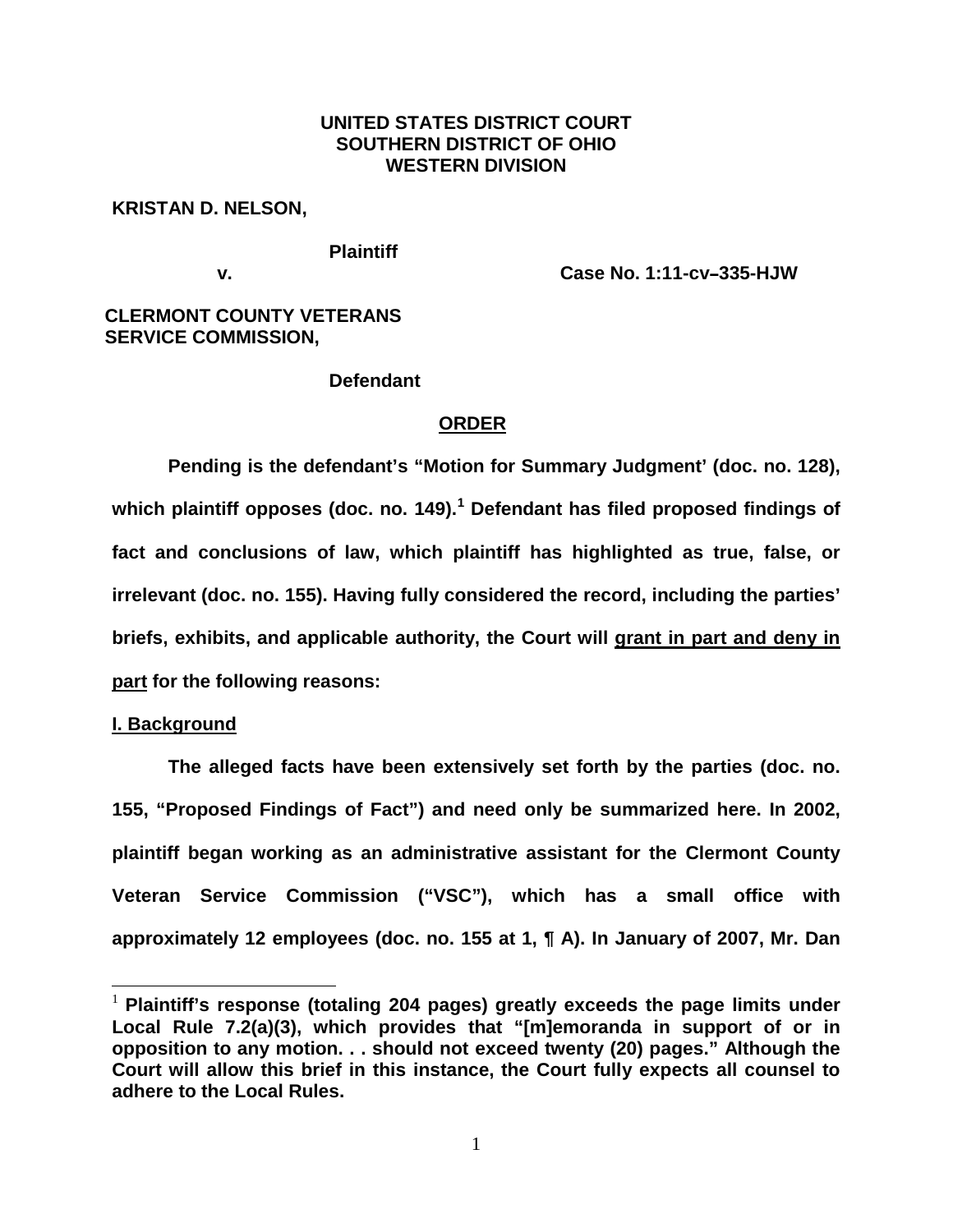**Bare became Director of the VSC. Plaintiff initially had a good working relationship with Mr. Bare, who gave her good evaluations, several pay raises, and approved a leave request for plaintiff's back surgery in 2008 (¶¶ A, B).**

**On March 2, 2007, Mr. Bare instructed plaintiff that all overtime had to be approved by him, and reminded her again on November 29, 2007 (¶ C). On March 13, 2009, Mr. Bare reminded plaintiff in writing that all future compensatory time had to be approved by him, prior to working overtime (¶ C). Plaintiff admits receiving at least five emails from Mr. Bare about such issues (¶ D).** 

**The VSC asserts that plaintiff did not comply with Mr. Bare's instructions, her work performance declined in 2009, she claimed unauthorized overtime and/or compensatory time, she was not completing her work, and she had been using her work computer during working hours for non-work activities. Plaintiff acknowledges that Mr. Bare and Frank Morrow (a senior services officer at the VSC) met with her on April 30, 2009 to discuss her work performance issues, including her "lack of proper time management. . . . lack of initiative, detail , and follow through" (¶ D). A memorandum of the meeting indicates that Ms. Nelson had no questions and responded "It is what it is" (doc. no. 129-1 at 10, Nelson Dep., Ex. C). Subsequently, Mr. Bare went on a family trip and was out of the office for part of that summer.**

**In August 2009, plaintiff informed the VSC that her teenage daughter had been sexually assaulted in June 2009 (¶ E). The Board members unanimously expressed their support for her and her family and promised to help her however they could (¶ E). Plaintiff requested, and was granted, leave to take care of her**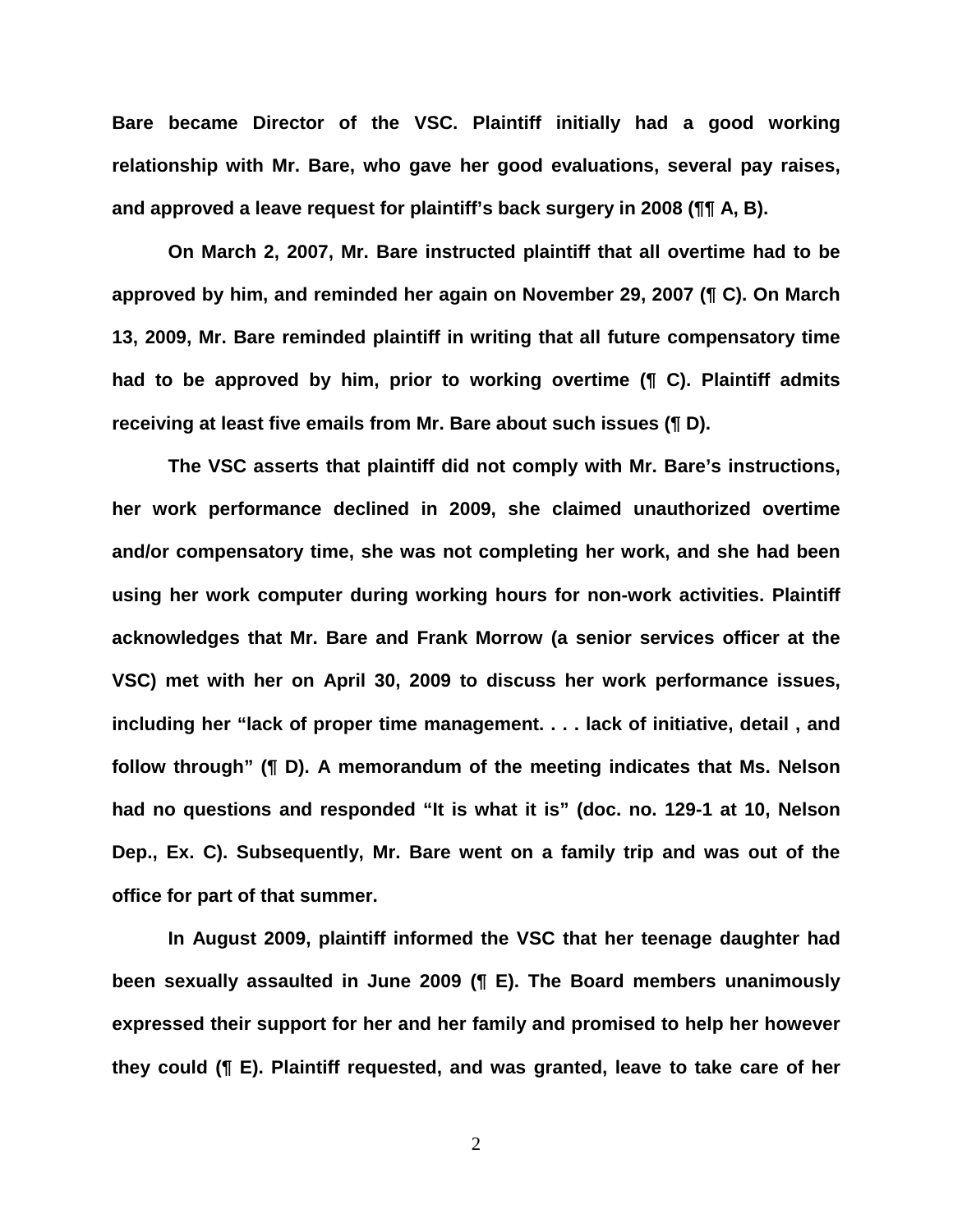**daughter (¶ F). Plaintiff also began bringing her daughter with her to work for several weeks. On September 28, 2009, plaintiff requested, and Mr. Bare authorized, five weeks of FMLA leave from September 29, 2009 through November 8, 2009 (¶ F). Nelson provided FMLA certification forms (regarding her daughter's treatment for psychological and physical problems) and indicated she would be providing care for her daughter. Plaintiff indicated her daughter "has been diagnoised [sic] with PTSD and is suffering with a back injury; all due to the assault" and that plaintiff will be "providing emotional support to my daughter and taking her to and from doctor's appt." (doc. no. 149 at 16, citing Nelson Dep. Exs. K, L). On September 21, 2009, Mr. Bare authorized the donation of sick time to Ms. Nelson so that she could use paid leave (doc. no. 129, Ex. N).[2](#page-2-0)**

**Plaintiff's family doctor Dr. E. Caoili, M.D., also submitted an FMLA certification form for plaintiff, dated October 16, 2009, indicating that the condition for which the employee seeks leave is "crying spells, no energy, can't concentrate, cannot focus" (doc. no. 129-1 at 169-172, Ex. M). Dr. Caoili indicated this began August 3, 2009, with "probable duration 4-5 weeks or longer" and recommended "6 weeks" of leave from September 29, 2009 to November 11, 2009. Dr. Caoili indicated she had referred plaintiff to a therapist for "follow-up treatment appointments." Dr. Caoili noted that plaintiff may have "flare-ups" estimated as possibly occurring 1-2 times every 3-4 months.**

**As the person in charge of payroll for the VSC, plaintiff was responsible for** 

<span id="page-2-0"></span> <sup>2</sup> **The FMLA entitles an eligible employee to up to 12 weeks of unpaid leave for a qualifying illness. Plaintiff used five weeks of paid leave (doc. no. 149 at 55), and then returned to work, without taking any unpaid leave (doc. no. 129-1 at 396).**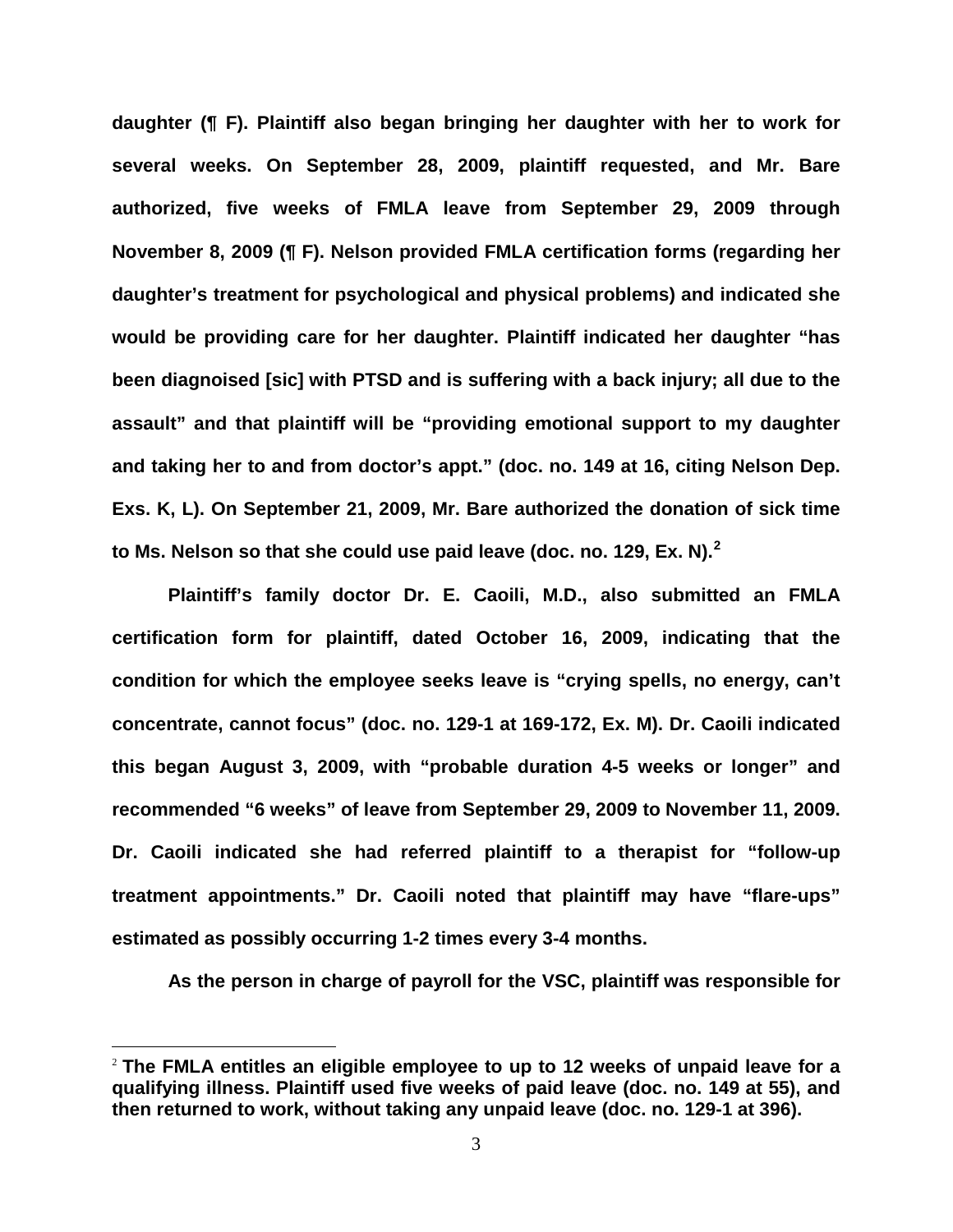**calculating her leave and compensatory/overtime time (doc. no. 155, ¶ G). The timesheets that she signed and submitted to Mr. Bare indicated that "the above hours are a true and accurate account of actual hours worked" (see e.g., doc. nos. 129-1 at 92, 94, 99, 102, 106, 109). She acknowledges, however, that she had improperly calculated her family medical leave, overtime and/or compensatory time (¶ G). In November 2009, while plaintiff was on leave, Mr. Bare reviewed the payroll files. Plaintiff had turned in a payroll sheet indicating she worked no overtime, but he found a timesheet in her desk for the pay period April 20 through May 3, 2009, on which plaintiff indicated she had in fact worked overtime (doc. no. 129-1 at 114). Mr. Bare decided that to comply with Ohio law and the Fair Labor Standards Act, these undisclosed hours had to be paid. At that point, while plaintiff was on FMLA leave, County Attorney Elizabeth Mason reviewed the payroll sheets for 2008-2009 (doc. no. 155, ¶ G). Plaintiff does not dispute that submitting inaccurate time records is a violation of VSC policy (¶ G).** 

**After taking five weeks of paid leave, Ms. Nelson returned to work on November 9, 2009, with a note from her physician stating that she could fully perform all of her job duties (¶ I). She brought her teenage daughter with her to work every day. The VSC Board members requested Mr. Bare to ask plaintiff to stop doing this. On November 13, 2009, Mr. Bare met with plaintiff, with Mark Coyle present as a witness. Mr. Bare advised plaintiff that it was not appropriate for her daughter to be present in the workplace (¶ I). Mr. Bare instructed plaintiff to choose between caring for her daughter or keeping her job by November 18, 2009 (¶ I). On November 16, 2009, plaintiff came to Ms. Mason's office to ask**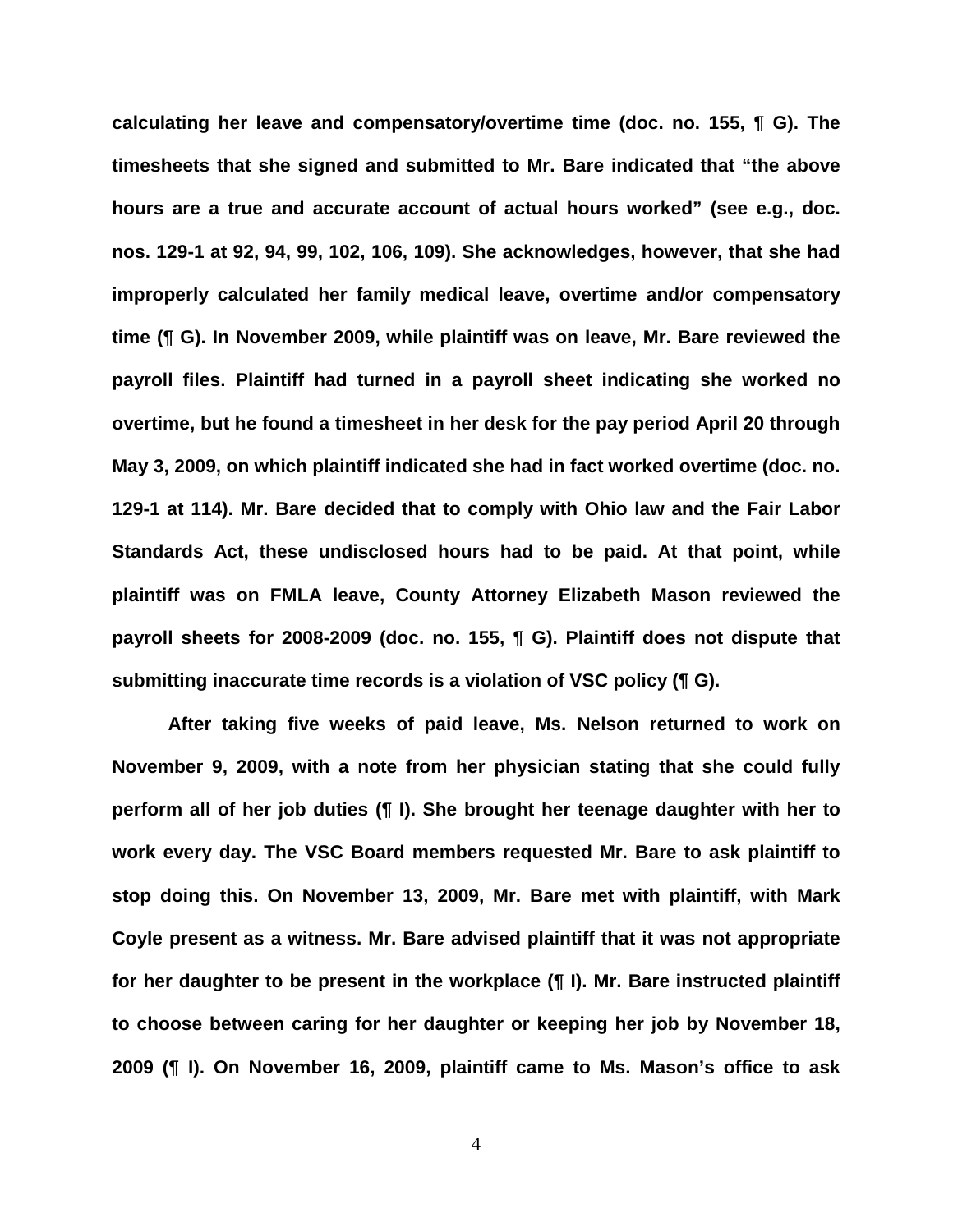**about filing a grievance. Plaintiff alleges that Mr. Bare learned of this and became angry (¶ I).** 

**At the end of the business day on November 17, 2009, plaintiff submitted a proposed 35-hour work week schedule to Mr. Bare (¶ I). On November 18, 2009, the VSC Board members held an executive session to discuss plaintiff's work performance (¶ J). They decided that a pre-disciplinary hearing was warranted for plaintiff's alleged misconduct. Plaintiff's request for a modified work schedule was not presented to them. Plaintiff was placed on paid administrative leave November 18, 2009, pending a pre-disciplinary hearing. On November 18, 2009, Mr. Bare advised plaintiff that she could either resign or be fired (¶ J). Plaintiff was served with a written notice of the charges and hearing. The notice listed the following charges: "incompetency, dishonesty, insubordination, inefficiency, neglect of duty, violation of any policy or work rule, failure of good behavior, and any other acts of misfeasance, malfeasance, or nonfeasance in office" (doc. no. 129-1 at 158, Notice). The notice provided a brief explanation of the underlying behavior and basis for each charge. [3](#page-4-0)**

**At the hearing on November 24, 2009, Lt. (then Sergeant) Mike McConnell of the Clermont County Sheriff's Office presided as hearing officer (¶ K). Plaintiff was present at the hearing with a representative and was given the chance to present evidence and testimony, but opted not to do so. She provided a written "rebuttal" the day after the hearing. On November 27, Lt. McConnell issued a** 

<span id="page-4-0"></span>**<sup>3</sup> For example, the notice indicated that the charge of dishonesty was based on plaintiff's "concealing unauthorized overtime hours worked; concealing record reflecting overtime hours worked; and using a service officer to approve overtime that would not have been approved by Director" (doc. no. 129-1 at 158, Ex. I).**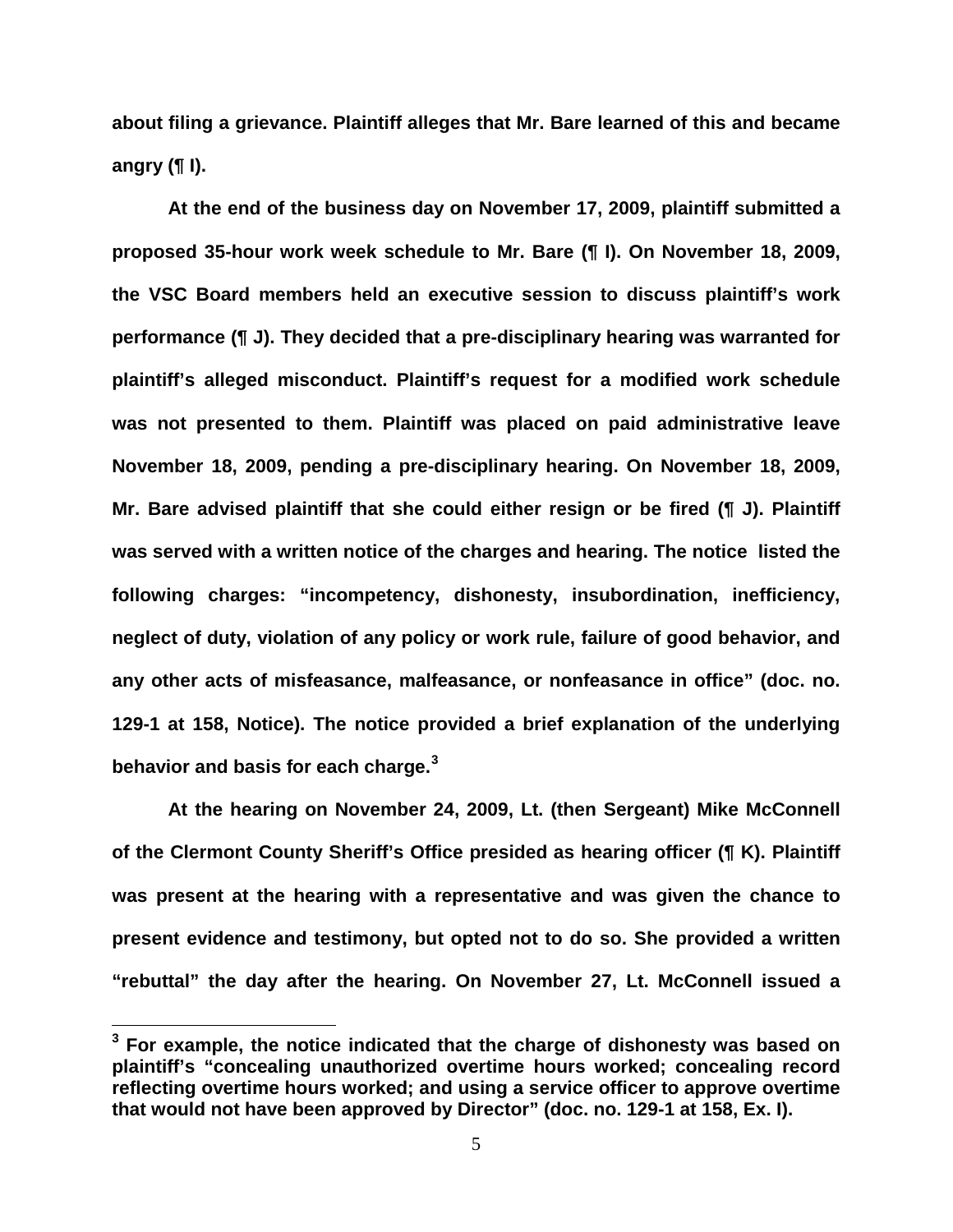**decision, finding that the charges against plaintiff had been substantiated, except for the charge of "Failure of Good Behavior," for which he found insufficient evidence (doc. no. 129-1 at 152, Ex. H). The hearing officer did not consider plaintiff's post-hearing "rebuttal" letter. The VSC paid plaintiff's salary through December 4, 2009, the effective date of her discharge.**

## **II. Procedural History**

**On May 14, 2010, plaintiff filed a discrimination charge with the Equal Employment Opportunity Commission ("EEOC"). She named the VSC as her employer and indicated she was discharged due to "disability" (doc. no. 13-1,** A**Charge**@**). She indicated she was struggling at work due to "inability to concentrate and focus, crying spells, lack of energy, memory loss, anxiety and depression" from the "emotion (sic) stress from dealing with the traumatic event**  involving daughter." Plaintiff alleges she received a "Right to Sue" letter dated **April 7, 2011 (doc. no. 6 at ¶ 31), but failed to attach a copy of it to her complaint.**

**On May 20, 2011, plaintiff filed a six-count federal complaint, alleging**  violation of the Family and Medical Leave Act of 1993 ("FMLA"), 29 U.S.C. §§ 2601 **et seq., the Americans with Disabilities Act of 1990 ("ADA"), 42 U.S.C. §§ 12101 et** seq., and Ohio R.C. §§ 4112.01(A) and (I). She also alleged intentional infliction of **emotional distress under Ohio common law. Plaintiff named the VSC as her employer, but amended her complaint to add a second defendant, the Board of County Commissioners (doc. no. 6). Upon the Board's motion (doc. no. 13), the Court dismissed the Board as a party because it was not, as a matter of law, the plaintiff's employer, and all the claims were dismissed as to the Board of County**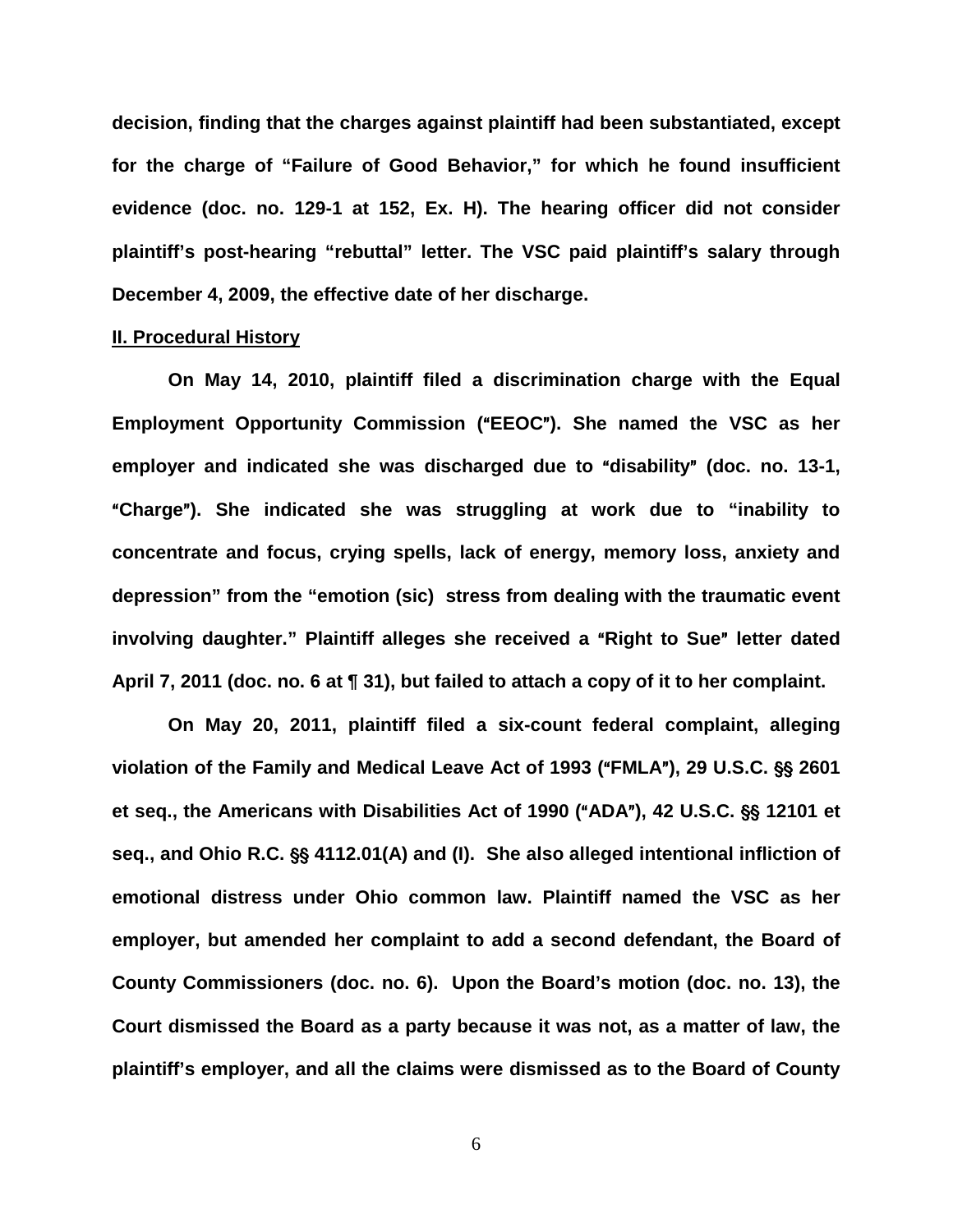**Commissioners (doc. no. 25, Order).** 

**Upon the VSC's motion (doc. no. 26), the Court dismissed 1) the ADA claim because the VSC lacked the requisite number of employees to be a covered employer subject to the ADA, and 2) the state claim of "disability discrimination" because plaintiff failed to allege that she sought accommodation (i.e. a reduced work schedule) for her own "disability," rather than for childcare (doc. no. 34, Order dismissing Counts 1 and 2). Plaintiff concedes there is no "associational" disability claim under Ohio law (doc. no. 149 at 60). The Magistrate Judge subsequently allowed plaintiff to amend her complaint and plead additional facts regarding the state disability claim with respect to plaintiff's own alleged disability. The VSC also moved to dismiss Counts 4, 5, and 6 of the amended complaint (doc. no. 36).**

**On July 11, 2012, plaintiff tendered an amended pleading that included all the previously-dismissed parties and claims (doc. no. 51-1). The VSC pointed out that the tendered pleading improperly interfered with this Court's previous holdings, and therefore opposed leave to amend and moved to strike the tendered pleading (doc. no. 58). The Magistrate Judge, after considering all the pending motions, allowed plaintiff to submit a re-drafted Second Amended Complaint, which was filed on March 12, 2013 (doc. no. 104). Plaintiff alleged that the VSC violated the FMLA, at 29 U.S.C. § 2615(a), by discharging her because "she had taken FMLA leave" (Count 1) and in retaliation for seeking "information regarding filing a grievance" (Count 2). [4](#page-6-0) She also alleged disability discrimination** 

<span id="page-6-0"></span>**<sup>4</sup> Although plaintiff asserts alternative grounds for violation of the FMLA, plaintiff**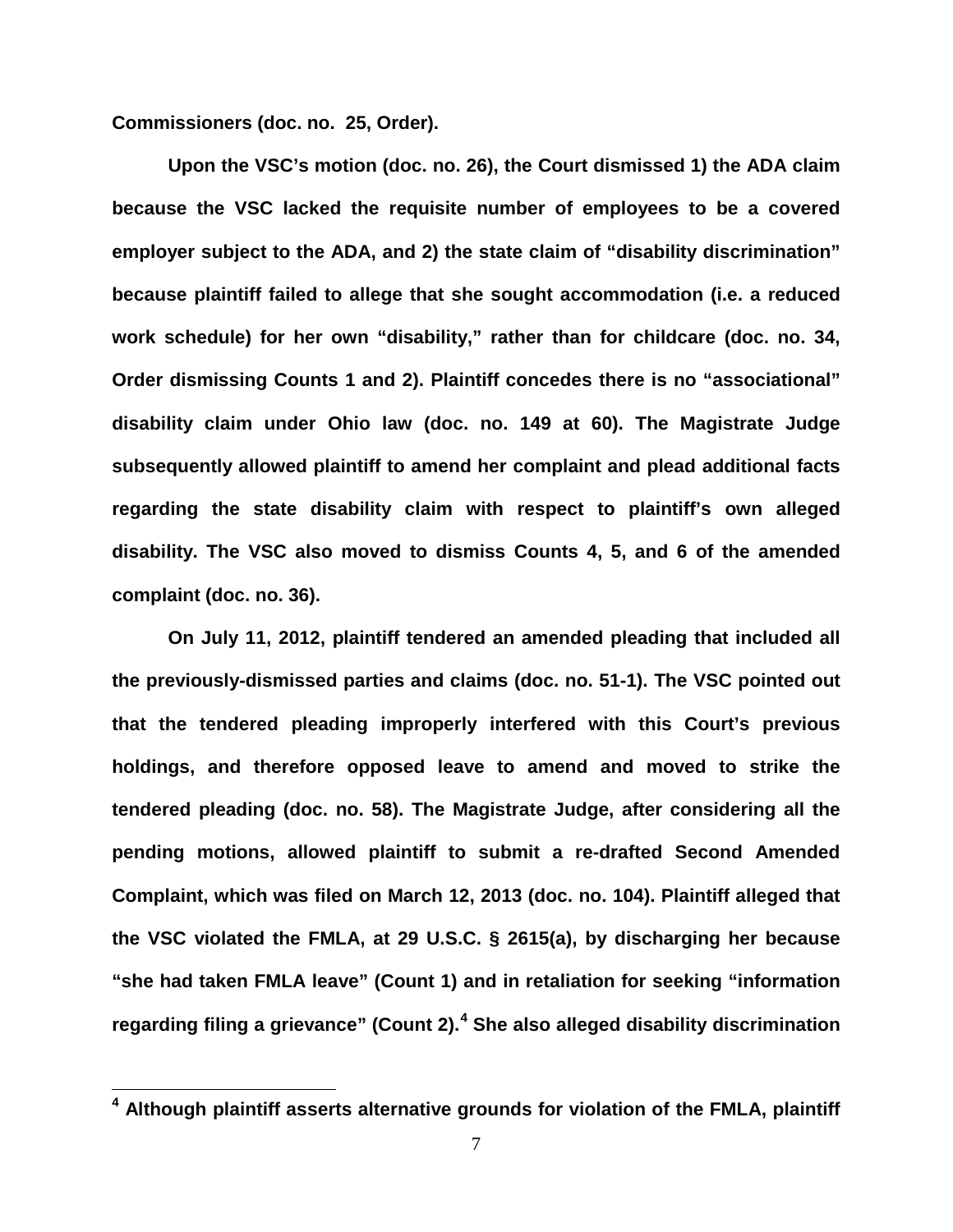**and retaliation under Ohio R.C. § 4112.02(A) and (I) (Counts 3 and 4), and a claim of intentional infliction of emotional distress (Count 5). The VSC answered (doc. no. 105). After discovery concluded, the VSC filed a motion for summary judgment. The motion has been fully briefed and is ripe for consideration.**

# **II. Standard of Review**

**Rule 56(a) of the Federal Rules of Civil Procedure provides in relevant part:**

**A party may move for summary judgment, identifying each claim or defense or the part of each claim or defense on which summary judgment is sought. The court shall grant summary judgment if the movant shows that there is no genuine dispute as to any material fact and the movant is entitled to judgment as a matter of law.**

**Rule 56(c)(1) further provides that:**

**A party asserting that a fact cannot be or is genuinely disputed must support the assertion by: (A) citing to particular parts of materials in the record . . . or (B) showing that the materials cited do not establish the absence or presence of a genuine dispute, or that an adverse party cannot produce admissible evidence to support the fact.**

**The moving party bears the burden of proving that no genuine issue of material** 

**fact exists. Matsushita Elec. Indus. Co. v. Zenith Radio Corp., 475 U.S. 574, 586 (1986). The court must construe the evidence and draw all reasonable inferences** 

**in favor of the nonmoving party. Id. at 587. In doing so, courts must distinguish** 

**between evidence of disputed material facts and mere "disputed matters of** 

**professional judgment," i.e. disagreement as to legal implications of those facts.** 

**Beard v. Banks, 548 U.S. 521, 529 30 (2006).**

 $\overline{a}$ 

**suffered only one adverse action – the termination of her employment.**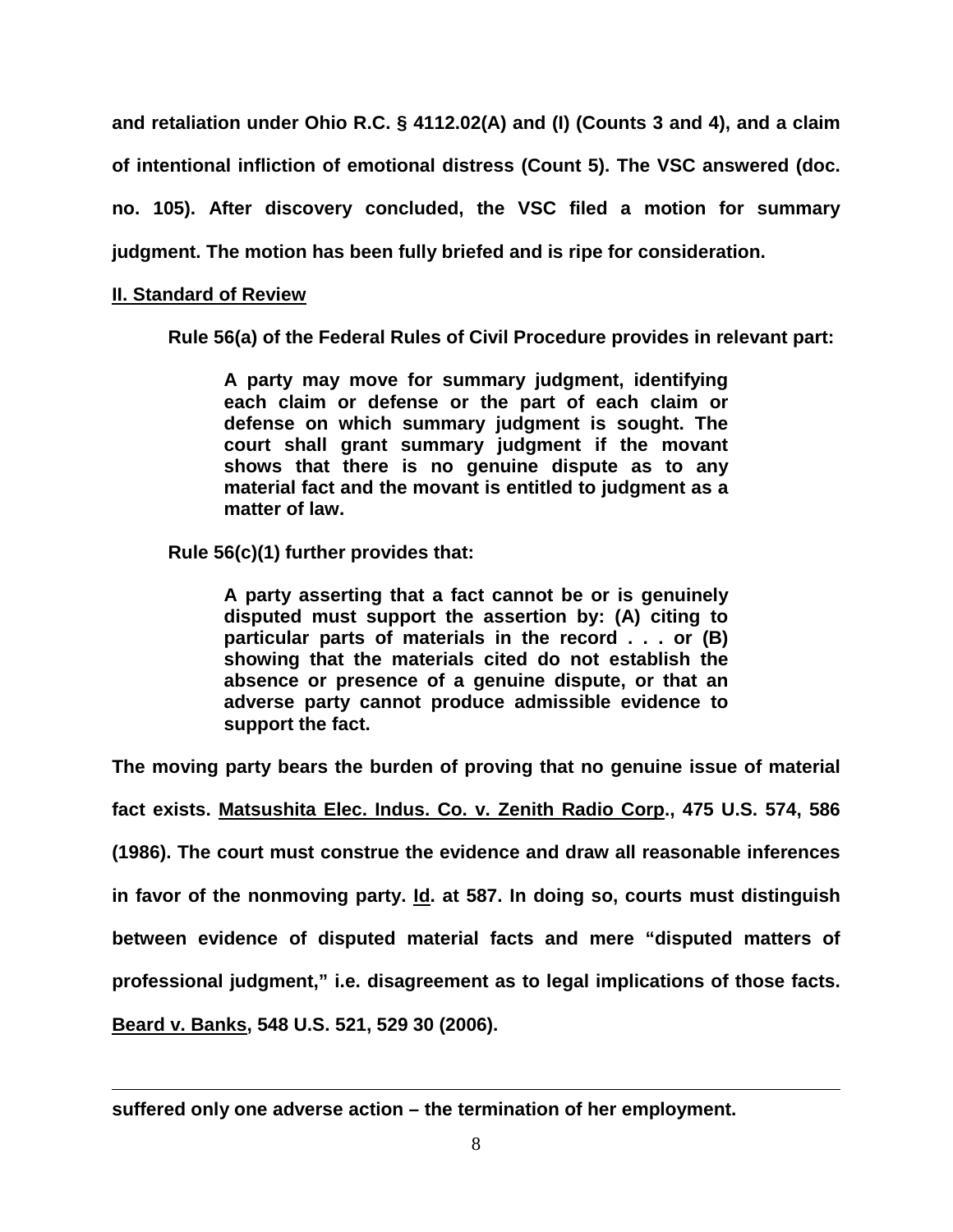**On summary judgment review, the court must determine whether the evidence presents a sufficient dispute of material fact so as to require submission to a jury or whether it is so one-sided that one party must prevail as a matter of law. Anderson v. Liberty Lobby, Inc., 477 U.S. 242, 251-52 (1986). A party opposing summary judgment "may not rest upon the mere allegations or denials of his pleading, but ... must set forth specific facts showing that there is a genuine issue for trial." Id. at 248. A mere scintilla of evidence in support of a party's claim is insufficient to survive summary judgment, as there must be enough evidence that a jury could reasonably find for the party. Id. at 252. Summary judgment must be entered "against a party who fails to make a showing sufficient to establish the existence of an element essential to that party's case, and on which that party will bear the burden of proof at trial." Celotex Corp. v. Catrett, 477 U.S. 317, 322 (1986).**

### **III. Relevant Law**

**The FMLA entitles an eligible employee to a total of 12 workweeks of unpaid leave during any 12 month period "because of a serious health condition that makes the employee unable to perform the functions of the position of such employee." 29 U.S.C. § 2612(a)(1)(D). The FMLA also permits an employee to take leave from work to care for a parent, spouse, or child suffering from a serious health condition. Id. § 2612(a)(1)(C). When medically necessary, the FMLA leave may be taken "intermittently or on a reduced leave schedule." Id. § 2612(b)(1); 29 C.F.R. § 825.203(a).**

**There are two theories for recovery under the FMLA: 1) the "entitlement" or**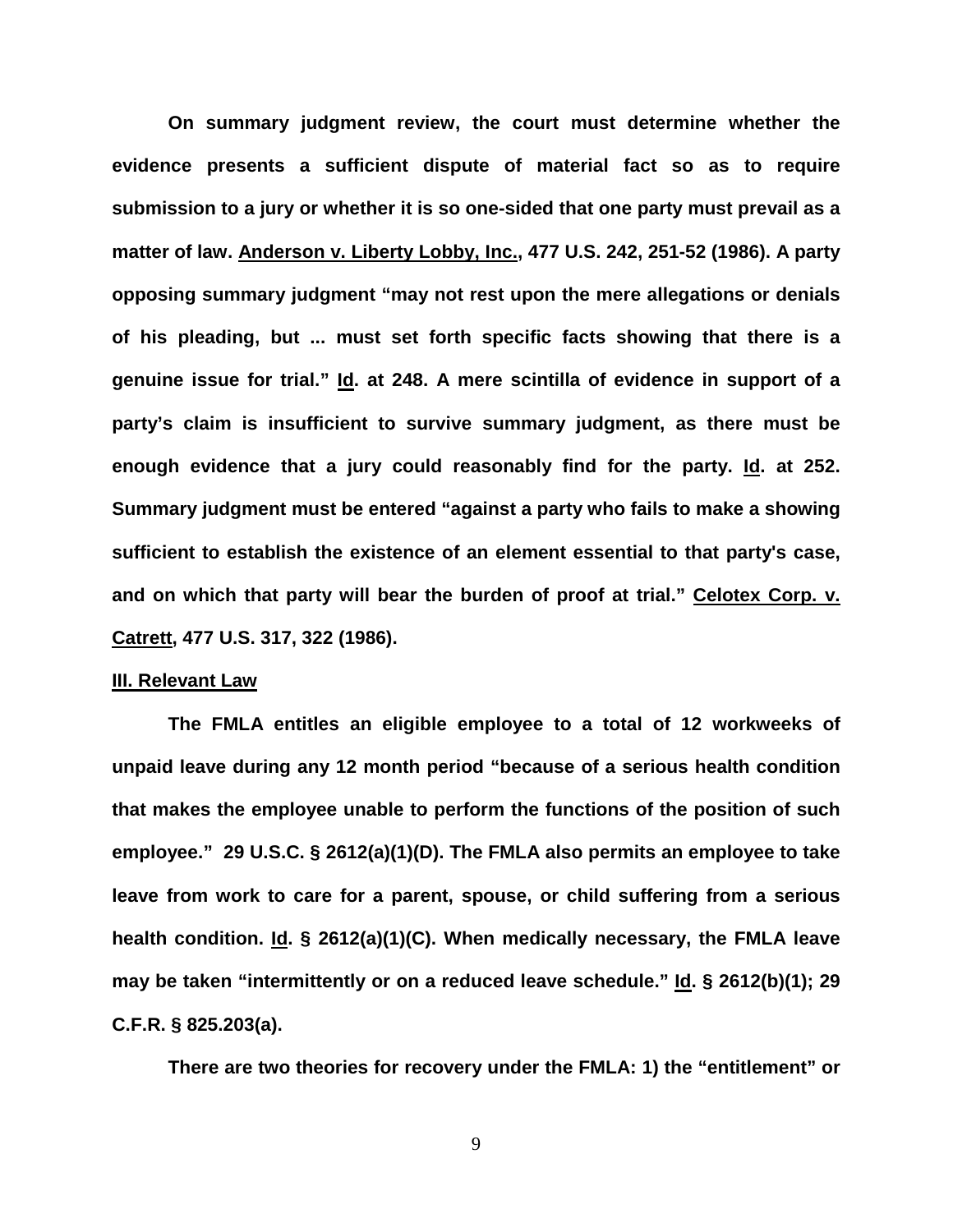**"interference" theory under § 2615(a)(1), and 2) the "retaliation" or "discrimination" theory under § 2615(a)(2). Seeger v. Cincinnati Bell Tel. Co., 681 F.3d 274, 282 (6th Cir. 2012). An employer may not discriminate against employees who have used FMLA leave, nor can they "use the taking of FMLA leave as a negative factor in employment actions." 29 C.F.R. § 825.220(c). On the other hand, "nothing in the FMLA prohibits an employer from investigating allegations of dishonesty or from terminating an employee who violates company policies." Rush v. E.I. DuPont DeNemours and Co., 911 F.Supp.2d 545, 562-63 (S.D.Ohio 2012) (J. Dlott). As the regulations explain, an employee who takes FMLA leave has no greater rights than an employee who remains at work. 29 C.F.R. § 825.216(a) ("An employee lawfully may be dismissed . . . if the dismissal would have occurred regardless of the employee's request for or taking of FMLA leave"); Arban v. West Publ'g Co., 345 F.3d 390, 401 (6th Cir. 2003) (the FMLA does not protect an employee from termination for nondiscriminatory reasons).**

### **IV. Discussion**

## **A. Only Admissible Evidence May be Considered**

**It is well-settled that only admissible evidence may be considered on summary judgment review. Jacklyn v. Schering–Plough Healthcare Prods. Sales Corp., 176 F.3d 921, 927 (6th Cir. 1999) (inadmissible hearsay evidence may not be considered on summary judgment review). Plaintiff attempts to rely on her own declaration in an effort to withstand summary judgment. Rule 56(c)(4) provides that an affidavit must be made on personal knowledge, set forth facts that would be admissible at trial, and affirmatively show that the affiant is**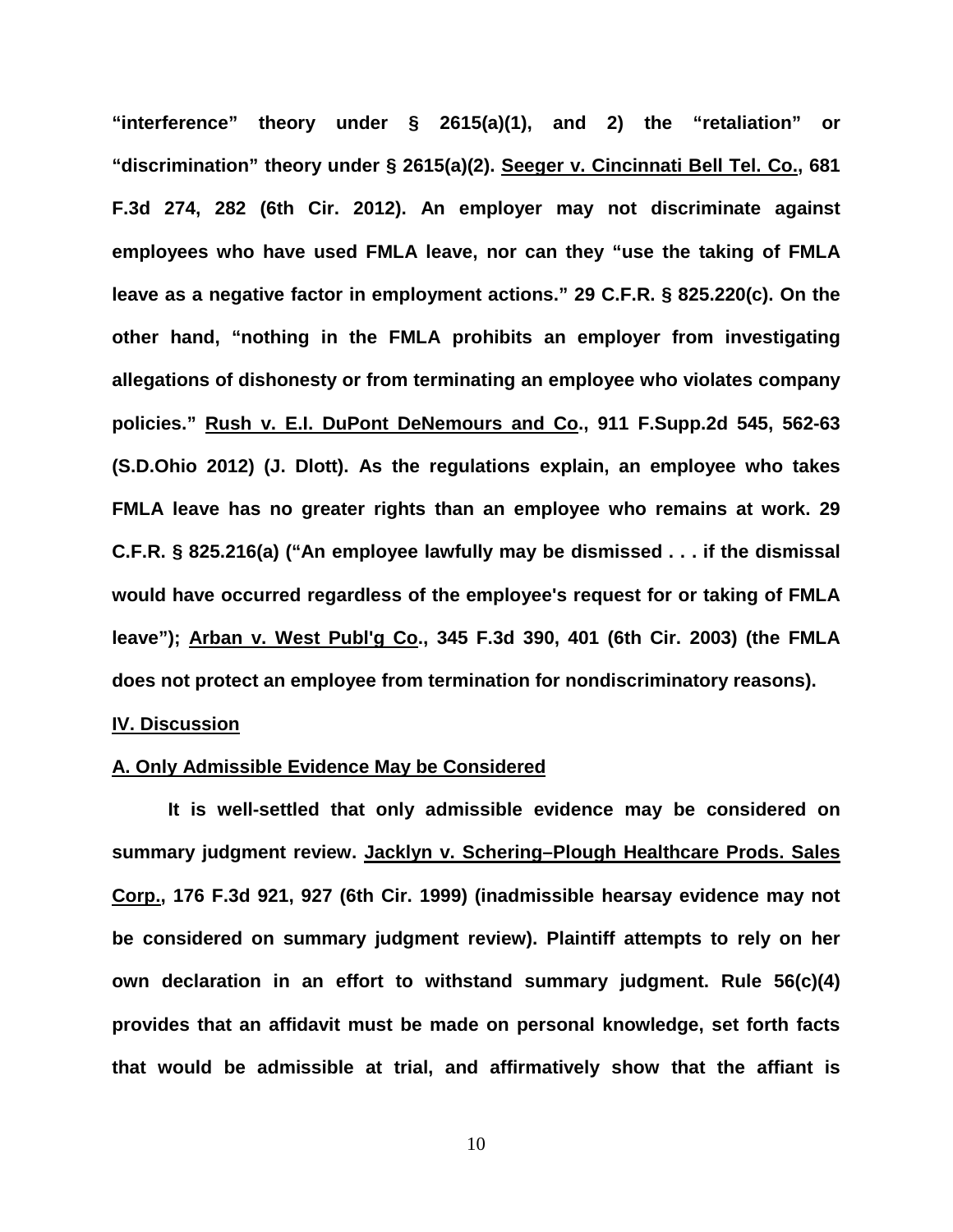**competent to testify to the matters stated therein. Fed. R. Civ. P. 56(c)(4). The VSC asserts that some of plaintiff's declaration contradicts her prior deposition testimony and contains inadmissible hearsay, and therefore, urges the Court to "strike" the plaintiff's declaration (doc. no. 153 at 3). [5](#page-10-0)**

**The Court observes that the precise issue is whether the Court should**  *disregard***, rather than** *strike***, any inadmissible evidence for purposes of summary judgment. Fed. R. Civ. P. 12(f), which governs motions to strike, authorizes the Court to strike "any redundant, immaterial, impertinent, or scandalous matter" from a pleading, but does not authorize the Court to strike from the record affidavits or statements made in a brief. Bovee v. Coopers & Lybrand, 216 F.R.D. 596, 599 (S.D. Ohio 2003) (quoting Wright & Miller, Fed. Prac. & Proc., § 1380) (Rule 12(f) "is neither an authorized nor a proper way . . . to strike affidavits."). In an additional brief regarding the "motion to strike," the VSC suggests that its argument be construed as evidentiary objections pursuant to Rule 56(c)(2), which provides that a "party may object that the material cited to support or dispute a fact cannot be presented in a form that would be admissible in evidence" (doc. no. 161 at 1-2). Only inadmissible portions, rather than the entire affidavit, must be disregarded. Upshaw v. Ford Motor Co., 576 F.3d 576, 593 (6th Cir. 2009) ("[i]n resolving defendant's objections to the affidavits offered in opposition to summary judgment, the Court must use a scalpel, not a butcher knife").**

**The VSC objects to plaintiff's attempt to rely on her own assertion that a**

<span id="page-10-0"></span> <sup>5</sup> **The VSC's reply was captioned in part as a "motion to strike," and thus was also entered in the docket as a motion (doc. nos. 153, 154). For clarity's sake, the practice of asserting a "motion" in a responsive brief is disfavored. It is sufficient to argue that inadmissible material should be disregarded.**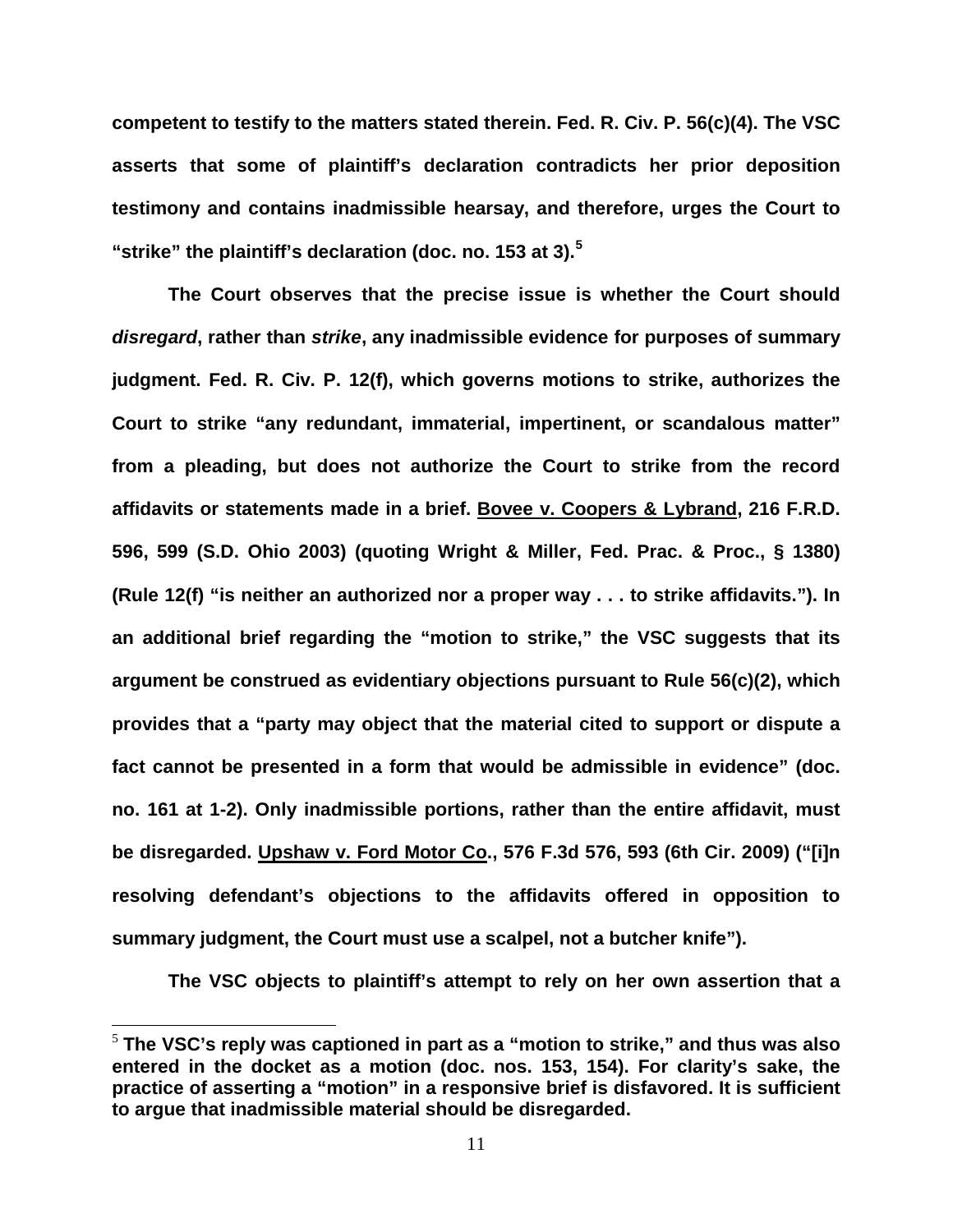**co-worker (Rodger Young) told her that he allegedly overheard "through the walls" Mr. Bare say to Ms. Mason, "What does it take to fire someone? Get me something" (doc. nos. 149-1 at 125, ¶ 29; 161 at 2). Plaintiff primarily offers such hearsay statement for the truth of the matter asserted—namely, to prove that Mr. Bare wanted to discharge her. The VSC correctly asserts that this is inadmissible hearsay that may not be considered on summary judgment review. See e.g., Grubb v. YSK Corp., 401 Fed. Appx. 104, 110 (6th Cir. 2010) (citing United States v. Gibson, 409 F.3d 325, 337 (6th Cir. 2005) ("[I]n order for double-hearsay statements to be admissible, both statements must be excluded from the hearsay definition."). The party seeking admission "bears the burden of establishing the proper foundation for the admissibility of the statements." Liadis v. Sears, Roebuck & Co., 47 Fed.Appx. 295, 303 (6th Cir. 2002). Plaintiff has not done so, nor has she shown that any exception would apply. The Court will sustain the VSC's objection and disregard this portion of plaintiff's declaration.**

**Next, the VSC points out that plaintiff's declaration mischaracterizes her own prior written statement. Plaintiff previously wrote in her rebuttal letter that Mr. Bare "gave me a deadline of November 18, 2009 to decide what I was going to do about my daughter" (doc. no. 129 at 155, Ex. I). Plaintiff was extensively deposed about this in August 2012. In her more recent "declaration" prepared by her counsel and in her second amended complaint, plaintiff alleges that Mr. Bare instructed her "to choose between caring for [her] daughter or keeping [her] job" (doc. no. 104, ¶ 14). Although the VSC contends that this characterization contradicts plaintiff's previous written statement, the Court observes that the**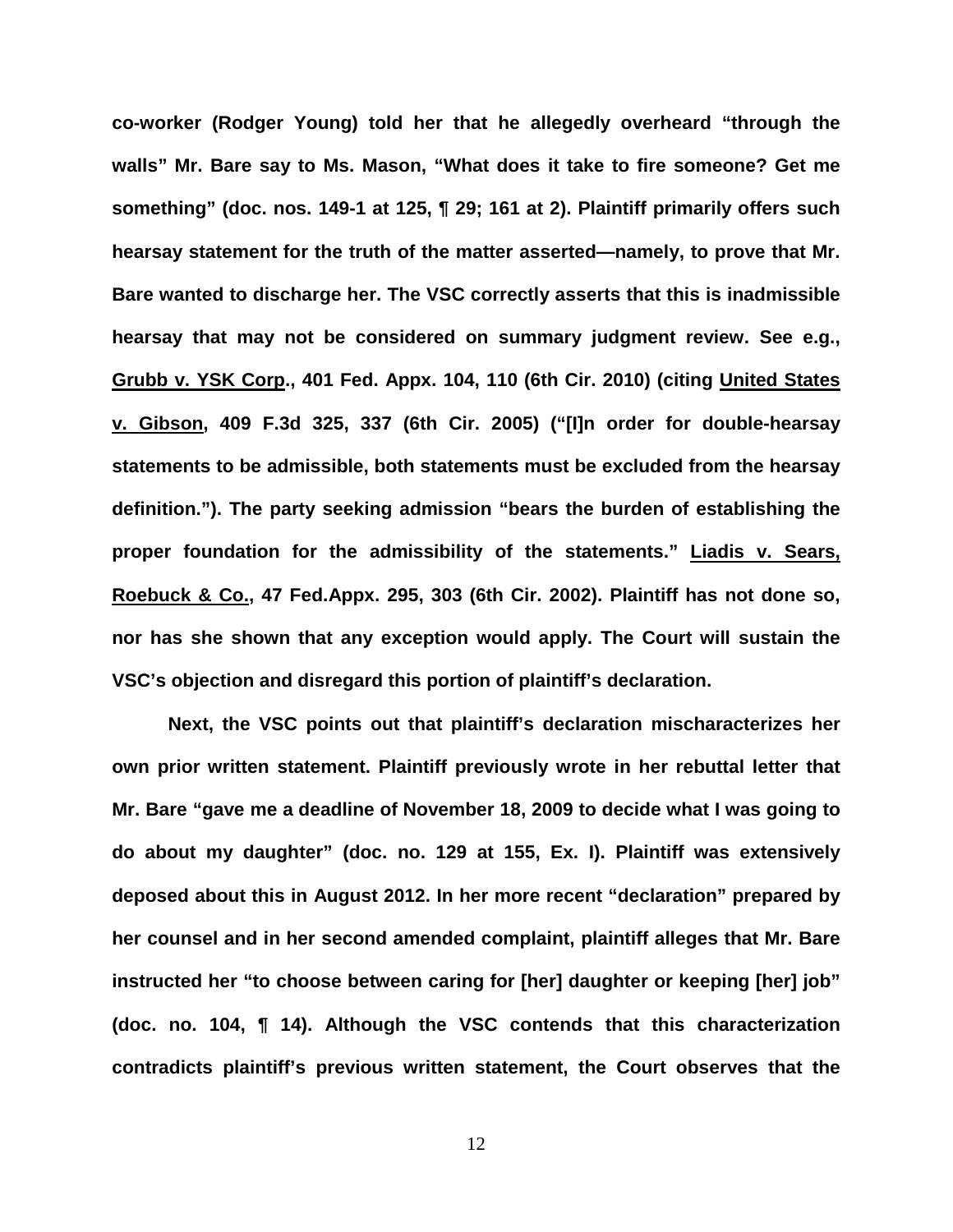**VSC included this characterization in its own proposed findings of fact (doc. no. 155, at ¶ I. This part of the VSC's objection is overruled.[6](#page-12-0)**

## **B. No Direct Evidence**

**Next, the Court must consider whether plaintiff has put forth any direct evidence regarding her FMLA or state claims. "Direct evidence is evidence that proves the existence of a fact without requiring any inferences," Grizzell v. City of Columbus Div. of Police, 461 F.3d 711, 719 (6th Cir. 2006), whereas indirect evidence requires a jury to infer a fact, Johnson v. Kroger Co., 319 F.3d 858, 865 (6th Cir. 2003). Plaintiff again attempts to rely on her own declaration, where she alleges that co-worker Young told her that he "overheard through the walls" Mr. Bare say to Ms. Mason "What does it take to fire someone? Get me something!!" (doc. no. 149 at 30, citing Nelson Decl. at ¶ 29). Plaintiff mischaracterizes this as "direct evidence." The alleged comment, in addition to being inadmissible hearsay, would require inferences to have the meaning urged by plaintiff, and thus is not direct evidence of discriminatory motivation (Id. at 48-49). At most, it suggests that Mr. Bare wanted evidence to support Nelson's discharge, but says nothing at all about why. Plaintiff ignores this salient point. Plaintiff also attempts to rely on what Young claims that Mr. Bare said to staff after plaintiff's termination (doc. no. 149 at 20, citing Young Dep. at 25-26, indicating that Mr. Bare said something to effect of "We can't run business this way" but acknowledging "I don't remember his exact words"). Again, this vague statement would require inferences and is not direct evidence.** 

<span id="page-12-0"></span><sup>6</sup> **While a party cannot create a genuine dispute of material fact by contradicting her own sworn statements, plaintiff's rebuttal letter was not a "sworn statement."**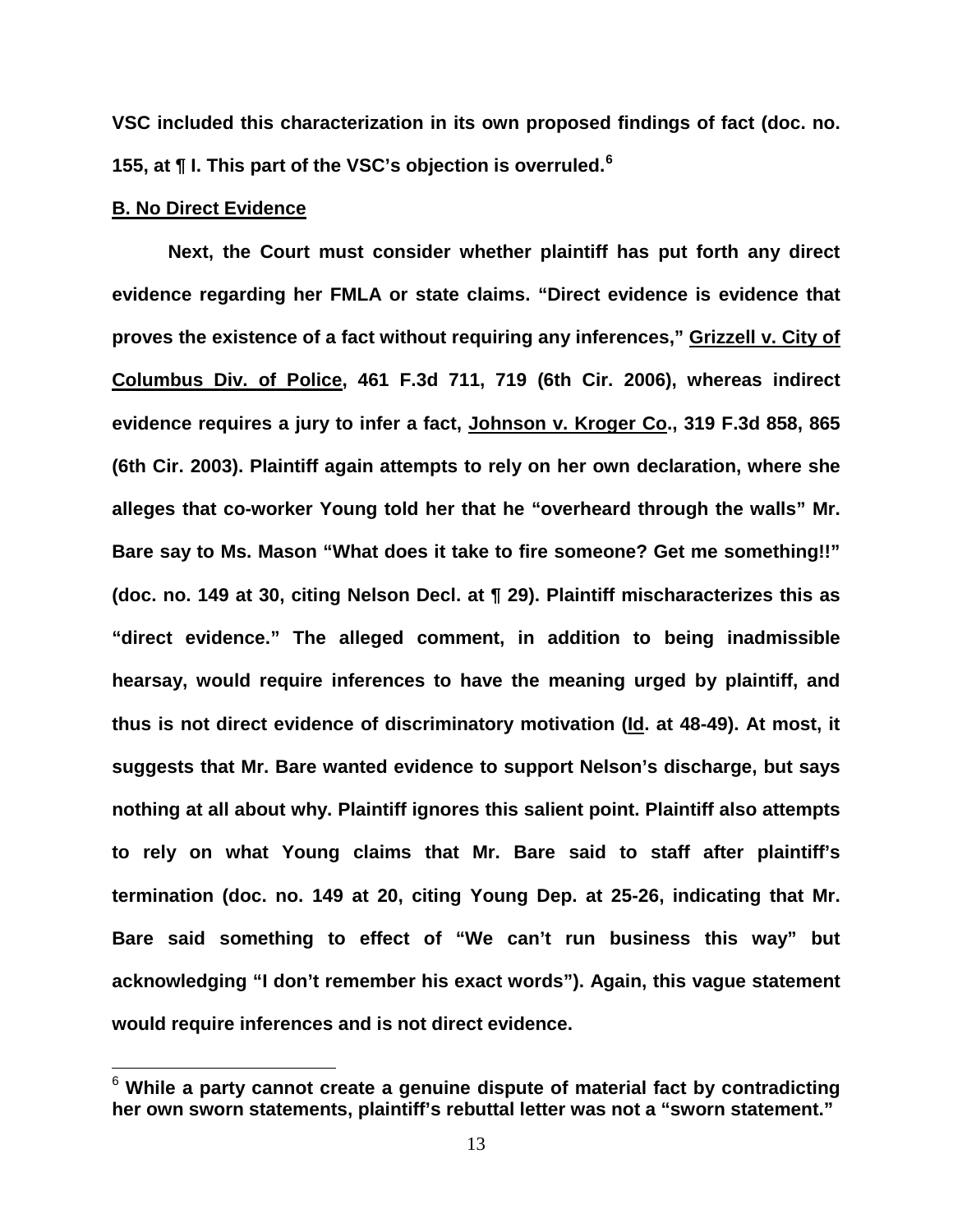### **C. Alleged Violation of the FMLA**

**Absent direct evidence, a plaintiff may prove an FMLA claim with indirect evidence under the burden-shifting framework of McDonnell Douglas Corp. v. Green, 411 U.S. 792 (1973). To establish a prima facie case, plaintiff must show: (1) she was engaged in activity protected under the FMLA; (2) the employer knew she was exercising her FMLA rights; (3) after learning of the employee's exercise of FMLA rights, the employer took an employment action adverse to her; and (4) there was a causal connection between the protected FMLA activity and the adverse employment action. Seeger, 681 F.3d at 283. After a plaintiff makes out a prima facie case, the burden of production shifts to defendant to articulate a legitimate, non-discriminatory reason for the employment decision. McDonnell Douglas, 411 U.S. at 802. The burden of production then shifts back to plaintiff to show pretext. Id. Plaintiff may show pretext by demonstrating that the stated reason (1) had no basis in fact; (2) did not actually motivate the action; or (3) was insufficient to warrant the action. Seeger, 681 F.3d at 284.**

**Plaintiff's Second Amended Complaint alleges that she was terminated in violation of the FMLA, 29 U.S.C. § 2615(a) because "she had taken FMLA leave" (¶ 39) and because she inquired about filing a grievance (¶ 42). It is undisputed that plaintiff requested FMLA leave in 2009, that her employer granted the leave, that plaintiff was later terminated after a disciplinary hearing for alleged misconduct, and that her termination was an adverse employment action. Plaintiff was terminated only nine days after returning from FMLA leave. DiCarlo v. Potter, 358 F.3d 408, 421 (6th Cir. 2004) ("close proximity is deemed indirect evidence such**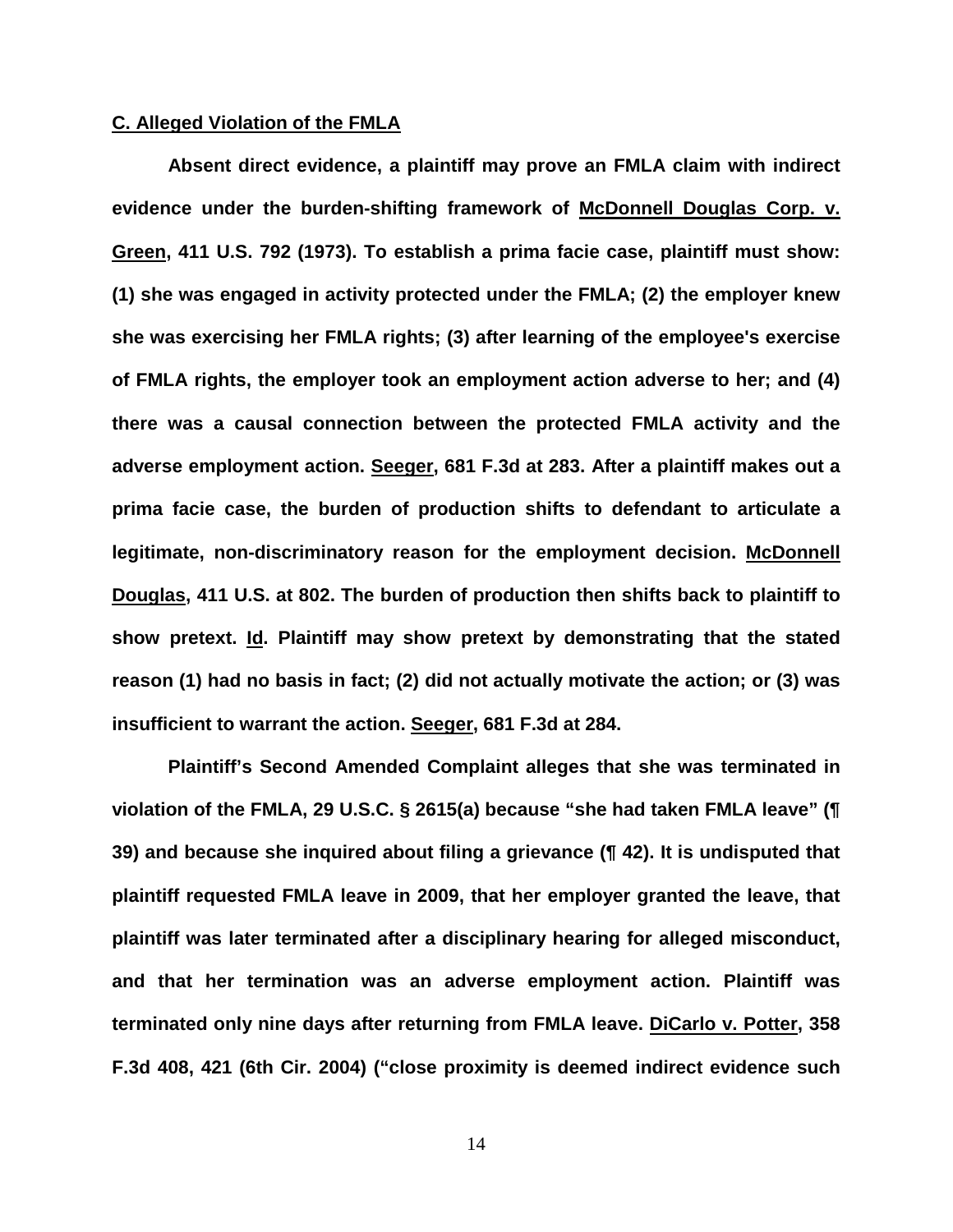**as to permit an inference of retaliation to arise"). While temporal proximity is generally not enough, plaintiff points to additional evidence indicating that upon her return from FMLA leave, Mr. Bare "overloaded" her with work (doc. no. 149 at 53, citing Young Dep. at 14, 17-18). Construing the evidence in plaintiff's favor for purposes of summary judgment, plaintiff has made out a prima facie case.** 

**In turn, the VSC has articulated legitimate business reasons for terminating plaintiff's employment, including her declining job performance and manipulation of time records. An employer has an honest belief in its rationale when it reasonably relied on the particularized facts that were before it at the time the decision was made. Allen v. Highlands Hosp. Corp., 545 F.3d 387, 398 (6th Cir. 2008) (quoting Michael v. Caterpillar Fincl.Servs. Corp., 496 F.3d 584 (6th Cir. 2007), cert. denied, 552 U.S. 1258 (2008)). "The key inquiry in assessing whether an employer holds such an honest belief is whether the employer made a reasonably informed and considered decision before taking the complained of action." Smith v. Chrysler Corp., 155 F.3d 799, 807 (6th Cir. 1998).**

**Plaintiff contends that the VSC did not make a "reasonably informed and considered decision" because the hearing officer admittedly did not consider her rebuttal letter and the VSC did not follow its own disciplinary procedures. A plaintiff may "demonstrate pretext by offering evidence which challenges the reasonableness of the employer's decision 'to the extent that such an inquiry sheds light on whether the employer's proffered reason for the employment action was its actual motivation.'" Risch v. Royal Oak Police Dept., 581 F.3d 383, 391 (6th Cir. 2009) (quoting White v. Baxter Healthcare Corp., 533 F.3d 381, 393**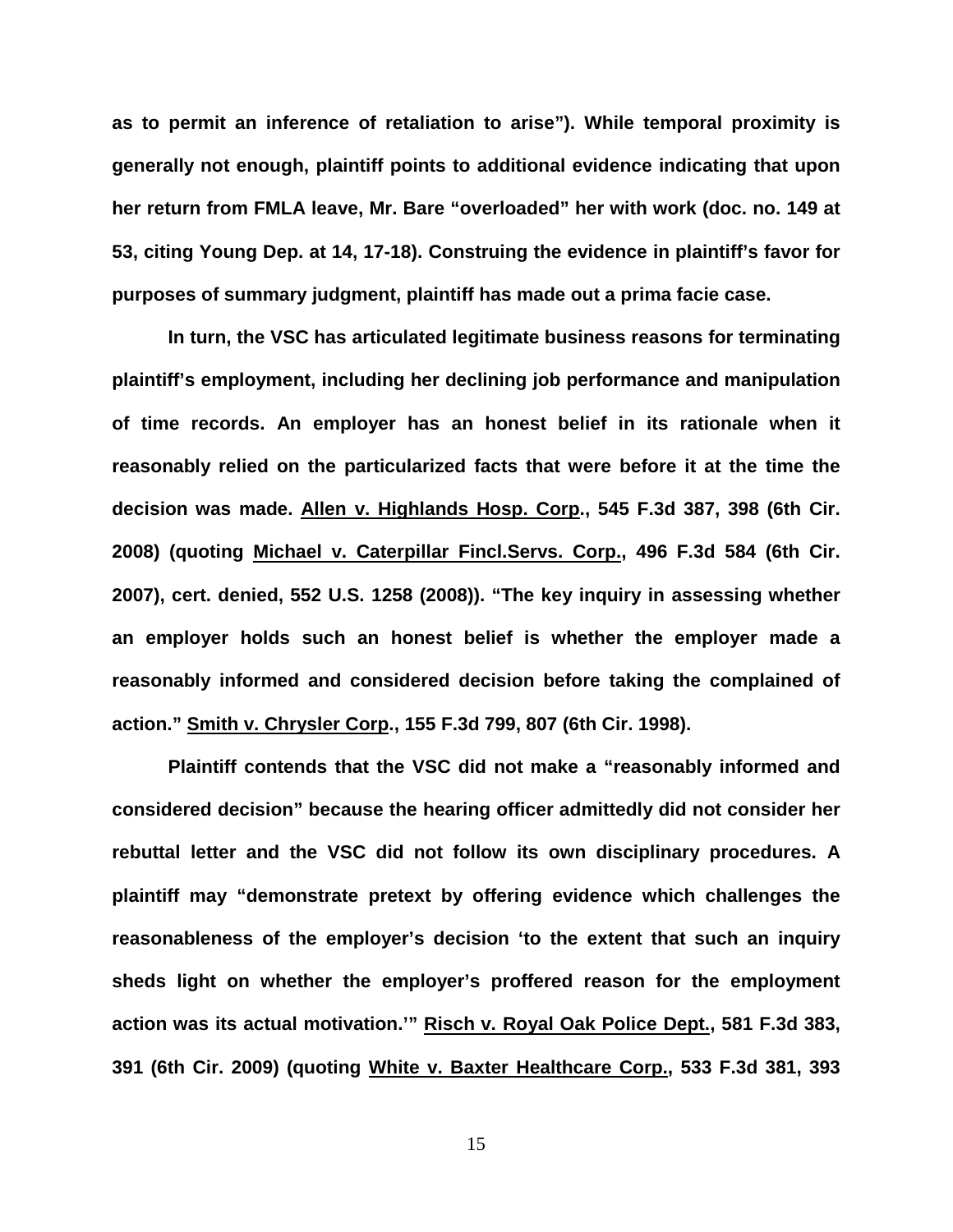**(6th Cir. 2008), cert. denied, 129 S. Ct. 2380 (2009)). The pivotal question is always whether, under the facts of a case, the plaintiff has shown sufficient evidence that she was terminated under circumstances which give rise to an inference of unlawful discrimination. Clay v. United Parcel Serv., Inc., 501 F.3d 695, 704 (6th Cir. 2007). The Court finds that, construing the evidence in the light most favorable to plaintiff for purposes of summary judgment (and giving her the benefit of all reasonable inferences), triable issues of fact exist regarding the plaintiff's FMLA claims.**

### **D. Disability and Retaliation Under Ohio Law**

**In Count Three, plaintiff alleges that her "disability and requested accommodation for her own disability motivated the decision to terminate her," thereby violating Ohio R.C. § 4112(A) (doc. no. 104, ¶¶ 44-50). In Count Four, plaintiff alleges that the VSC "retaliated against Ms. Nelson in violation of Ohio R.C. § 4112(I)" (¶¶ 51-52).**

**Ohio R.C. § 4112.02(A) makes it an unlawful discriminatory practice "[f]or any employer, because of the . . . disability . . . of any person . . . to discriminate against that person with respect to hire, tenure, terms, conditions, or privileges of employment, or any matter directly or indirectly related to employment." Ohio R.C. § 4112.02(I) makes it an unlawful discriminatory practice "for any person to discriminate in any manner against any other person because that person has opposed any unlawful discriminatory practice defined in this section or because that person has made a charge, testified, assisted, or participated in any manner in any investigation, proceeding, or hearing under sections 4112.01 to 4112.07 of**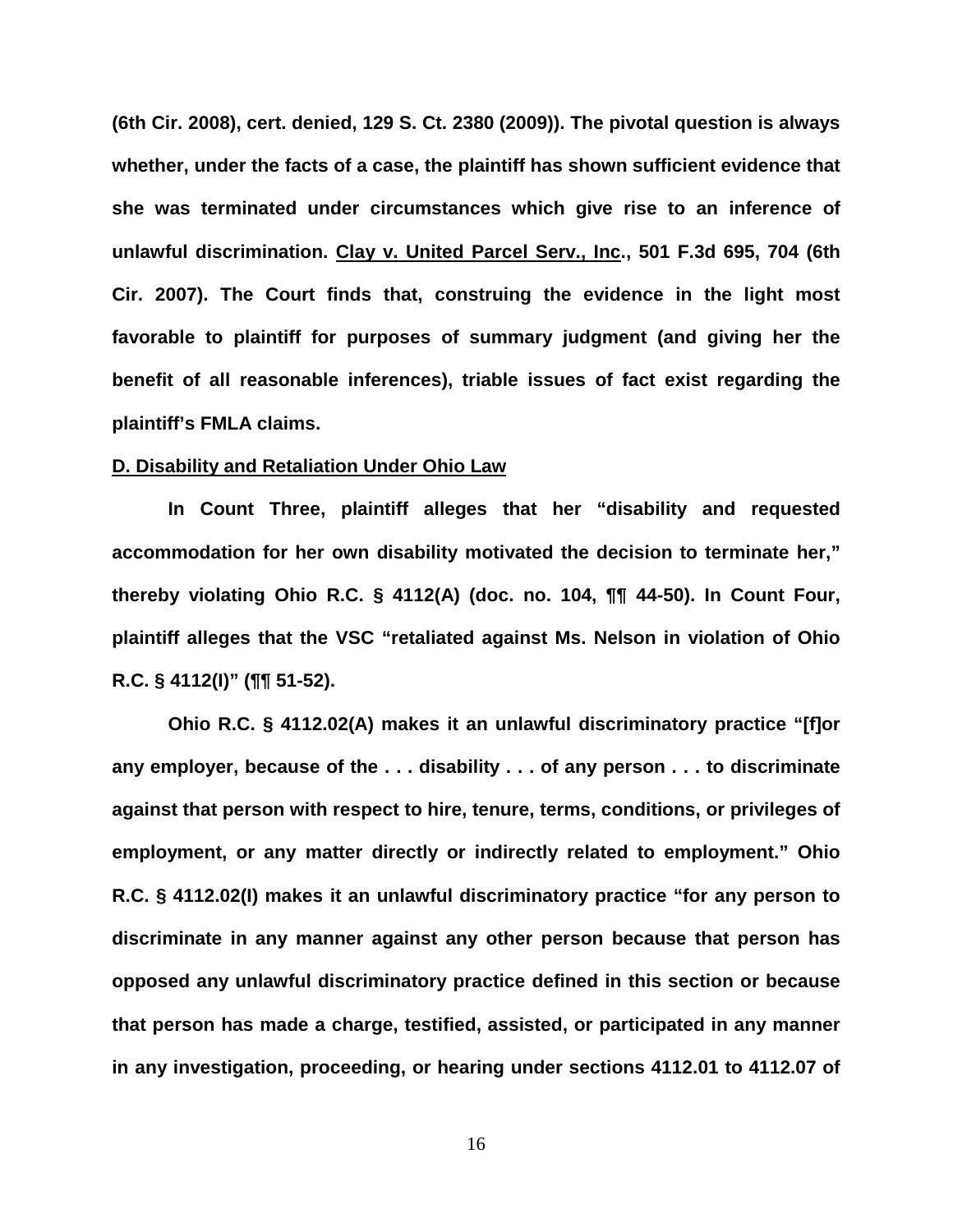**the Revised Code." The Ohio statue is modeled on the federal ADA, see Columbus Civ. Serv. Comm. v. McGlone, 82 Ohio St.3d 569, 573 (1998), and courts may generally apply federal case law when analyzing cases brought under Ohio R.C. § 4112. Kocak v. Cmty. Health Partners, Inc., 400 F.3d 466, 471 72 (6th Cir. 2005), cert. denied, 546 U.S. 1015 (2005); Williams v. PVACC, LLC, 369 Fed.Appx. 667, 672 (6th Cir. 2010).[7](#page-16-0)**

**As a threshold matter, plaintiff must actually be disabled (or be regarded as disabled by her employer) to assert such a claim. Bryson v. Regis Corp., 498 F.3d 561, 574–75 (6th Cir. 2007) ("a disability-discrimination plaintiff must establish that she suffers from an impairment that qualifies as a disability"). [8](#page-16-1) Although plaintiff visited her family doctor and requested five weeks of FMLA leave for "crying spells" and "inability to concentrate or focus" after learning of her daughter's assault, "a short term restriction on a major life activity generally does not constitute a disability." Novak v. MetroHealth Med. Center, 503 F.3d 572, 582 (6th Cir. 2007) (granting summary judgment to employer on such basis); Roush v. Weastec, Inc., 96 F.3d 840, 844 (6th Cir. 1996) (observing that because plaintiff's** 

<span id="page-16-0"></span>**<sup>7</sup> Plaintiff appears to conflate the requirement of a "disability" for purposes of Ohio R.C. § 4112.02 with the requirement of a "serious health condition" under the FMLA. As the regulations explain, these are different concepts and must be analyzed separately. 29 C.F.R. § 825.702(b). Ohio has no counterpart to the FMLA.**

<span id="page-16-1"></span>**<sup>8</sup> Ohio law defines "disability" as a "physical or mental impairment that substantially limits one or more major life activities, including the functions of caring for one's self, performing manual tasks, walking, seeing, hearing, speaking, breathing, learning, and working; a record of a physical or mental impairment; or being regarded as having a physical or mental impairment." Ohio R.C. § 4112.01(A)(13). The term "physical or mental impairment" includes "[a]ny mental or psychological disorder, including, but not limited to . . . emotional or mental illness" Ohio R.C. § 4112.01(A)(16)(a)(ii).**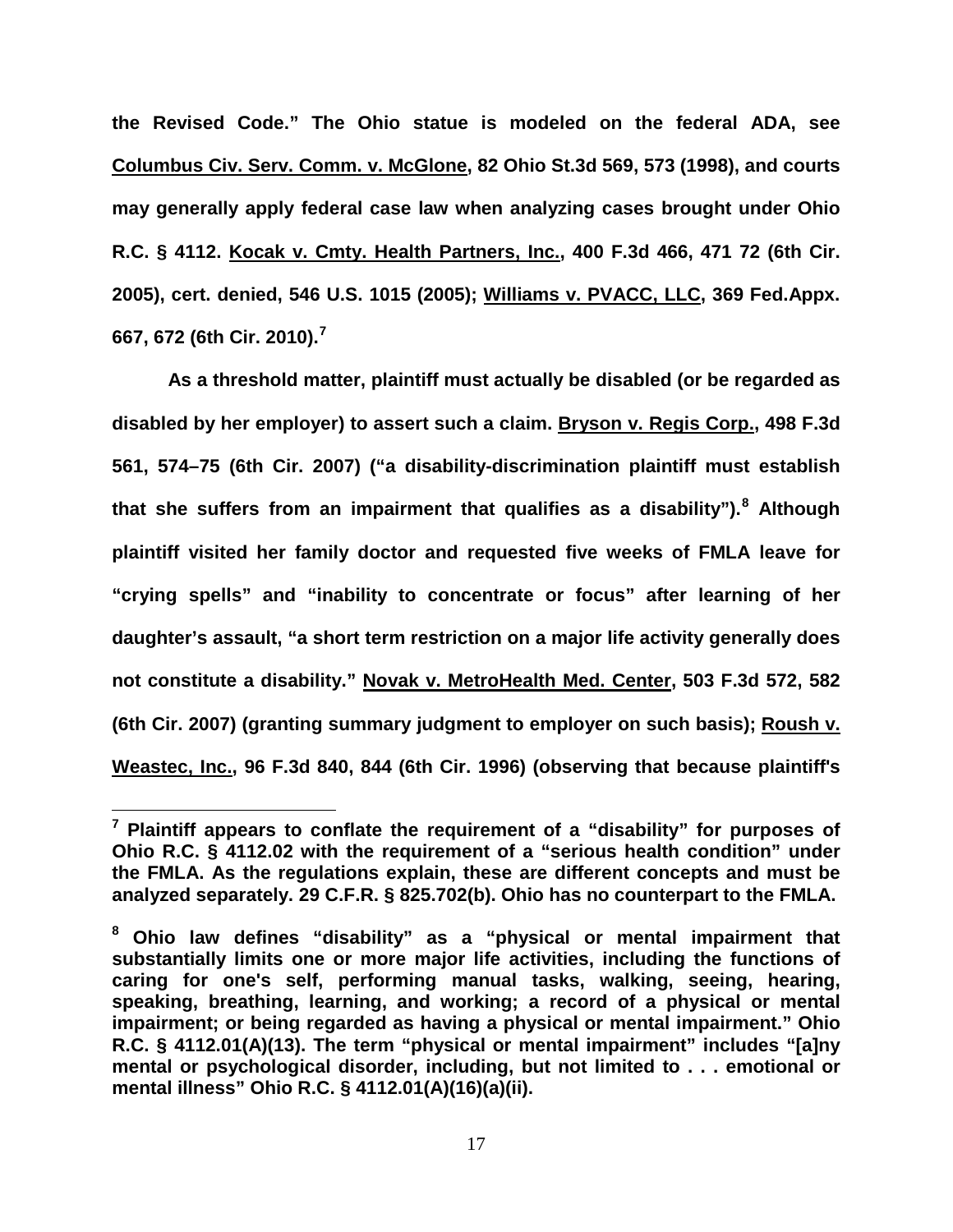**condition was temporary, "it is not substantially limiting and, therefore, not a disability"). The mere possibility of recurrence is not sufficient to establish disability. Id. at 844. Contrary to plaintiff's assertion (doc. no. 149 at 58), the VSC does not concede that plaintiff is "disabled" for purposes of Ohio law and points out that plaintiff returned to work without any restrictions.** 

**Plaintiff acknowledges that she sought a modified work schedule as her proposed solution to the problem of "what to do with her daughter" (doc. no. 149 at 66). [9](#page-17-0) Plaintiff asserts that her request for a reduced schedule was also for the purpose of "reducing her own anxiety" about caring for her daughter (Id.). Plaintiff asserts in her declaration (at ¶ 2) that she "was diagnosed with posttraumatic stress disorder." She asserts that Dr. Caoili and Susan Ullman (no credentials listed) diagnosed her with "PTSD" (doc. no. 129-1 at 405-406, Interrogatory Answer No. 3), but does not point to any medical evidence of record that actually reflects this diagnosis or any diagnostic testing. Plaintiff appears to confuse a mere diagnosis with disability. Nonetheless, the record reflects evidence that plaintiff may have ongoing "flare-ups" that would render plaintiff "unable to work" and that her condition is expected to last for an indefinite period of time. The Court finds that a genuine dispute of material fact exists as to whether this would amount to an "emotional or mental illness" for purposes of Ohio R.C. § 4112.01(A)(16)(a)(ii), and thus, summary judgment is not appropriate.**

<span id="page-17-0"></span> <sup>9</sup> **Although plaintiff had previously acknowledged that the office operation time is "8:00 am to 4:00 pm Monday thru Friday; . . . no exceptions" (doc. no. 129-1 at 397), she submitted a request for a modified work schedule beginning at 7:30 am, during hours that the VSC was not open. The Court need not reach the issue of whether this request was reasonable because the VSC did not consider it.**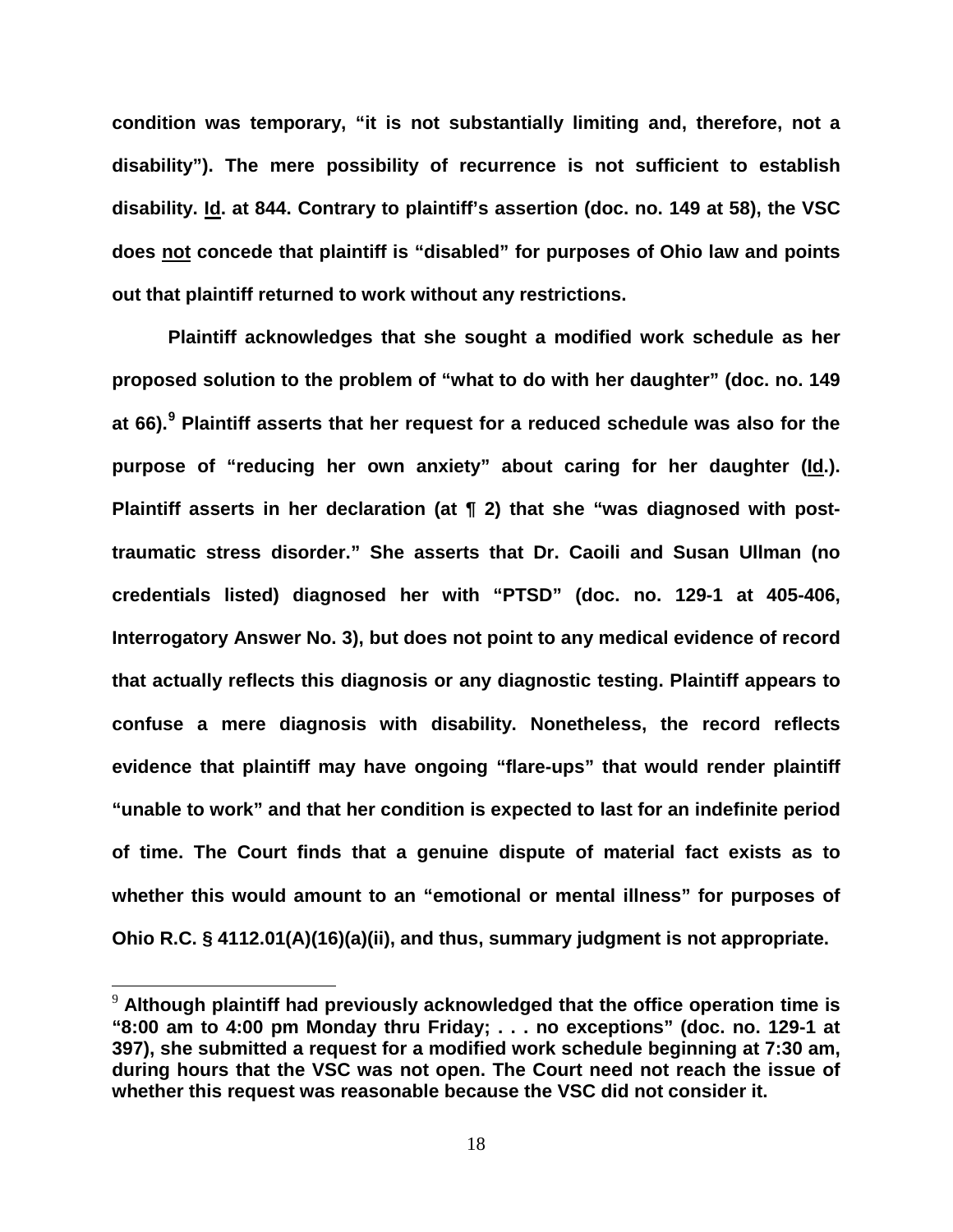### **E. Intentional Infliction of Emotional Distress ("IIED")**

**Ohio law requires the plaintiff to prove that the defendant: (1) intentionally engaged in (2) outrageous conduct "so extreme in degree, as to go beyond all possible bounds of decency," and that (3) the conduct proximately caused (4) serious emotional distress that no reasonable person could be expected to endure. Bays v. Canty, 330 Fed.Appx. 594, 595 (6th Cir. 2009) (per curiam) (citing Yeager v. Local Union 20, Teamsters, Chauffeurs, Warehousemen, & Helpers of America, 6 Ohio St.3d 369 (1983), overruled on other grounds by Welling v. Weinfeld, 113 Ohio St.3d 464 (2007); see also, Monak v. Ford Motor Co., 95 Fed.Appx. 758, 762 (6th Cir. 2004). It is well-settled that such claims may appropriately be dealt with on dispositive motion. Miller v. Currie, 50 F.3d 373, 374 (6th Cir. 1995); Fuelling v. New Vision Med. Lab., 284 Fed.Appx. 247 (6th Cir. 2008) (granting summary judgment on Ohio IIED claim in employment context).**

**The present case involves an employment termination, with the parties disputing the reasons for the termination. The Sixth Circuit Court of Appeals has repeatedly emphasized that "a decision to terminate an employee, regardless of whether the decision was discriminatory, is not sufficient to sustain a claim of intentional infliction of emotional distress." Godfredson v. Hess & Clark, Inc., 173 F.3d 365, 376 (6th Cir. 1999); Fuelling, 284 Fed.Appx. 247 (same); Blackshear v. Interstate Brands Corp., 495 Fed.Appx. 613, 620 (6th Cir. 2012) (an "employer's decision to discharge an employee because it believes the employee violated a workplace policy is not extreme and outrageous"); Foster v. McDevitt, 31 Ohio App.3d 237, 239 (Ohio Ct.App. 1986) (an employer is entitled to act upon its legal**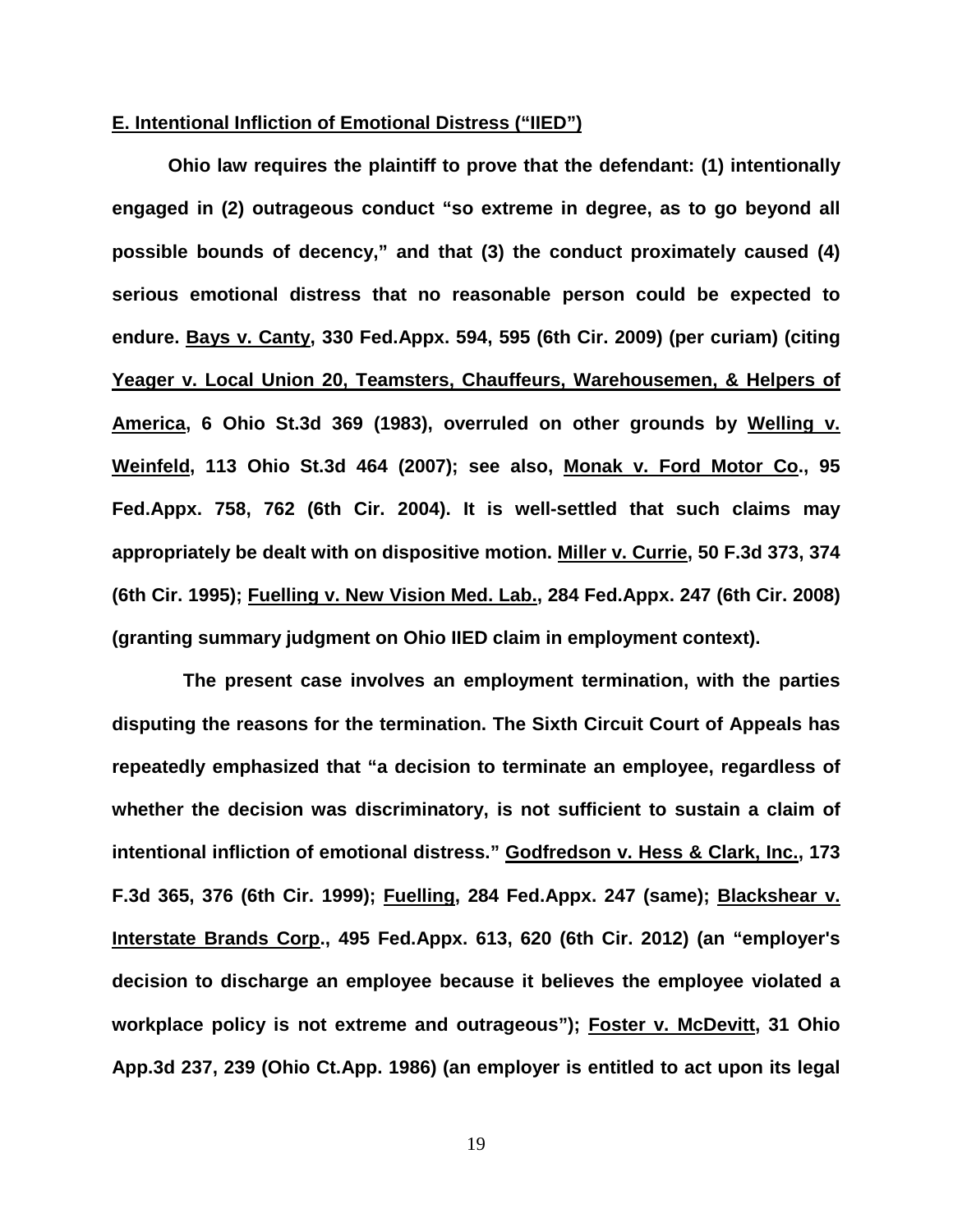**rights, including its right to terminate an employee, regardless of whether it knew or intended that the act would add to employee's emotional distress).** 

**The state case relied on by plaintiff is readily distinguishable on its facts. Valentino v. Wickliffe Bd. of Educ., 2010 WL 4621818, \*6-8 (Ohio App. 11 Dist.) (bus driver was accused of tampering with buses, forced to take a lie detector test, and forced to go to psychiatric counseling). The obvious factual differences between plaintiff's case and Valentino highlight the fact that plaintiff has failed to make a sufficient showing to withstand summary judgment on this claim. Even viewing the evidence in the light most favorable to plaintiff for purposes of summary judgment, neither the VSC's decision to terminate plaintiff, nor Mr. Bare's alleged conduct (including recommending her discharge) went "beyond all possible bounds of decency." Mr. Bare's alleged conduct—including his repeated instructions to properly account for overtime, his inspection of her timesheets, and his comments to her after consulting with counsel and the Board — does not constitute behavior that an average person would find to be "outrageous." Although plaintiff complains that that Mr. Bare informed her that it was inappropriate to bring her teenage daughter to work, this does not amount to "extreme and outrageous conduct." Yeager, 6 Ohio St.3d at 374-75 (explaining that liability for intentional infliction of emotional distress "clearly does not extend to mere insults, indignities, threats, annoyances, petty oppressions, or other trivialities"). The VSC is entitled to summary judgment on this claim.**

### **V. Conclusion**

The plaintiff may proceed with her claims under the FMLA and Ohio R.C. §§